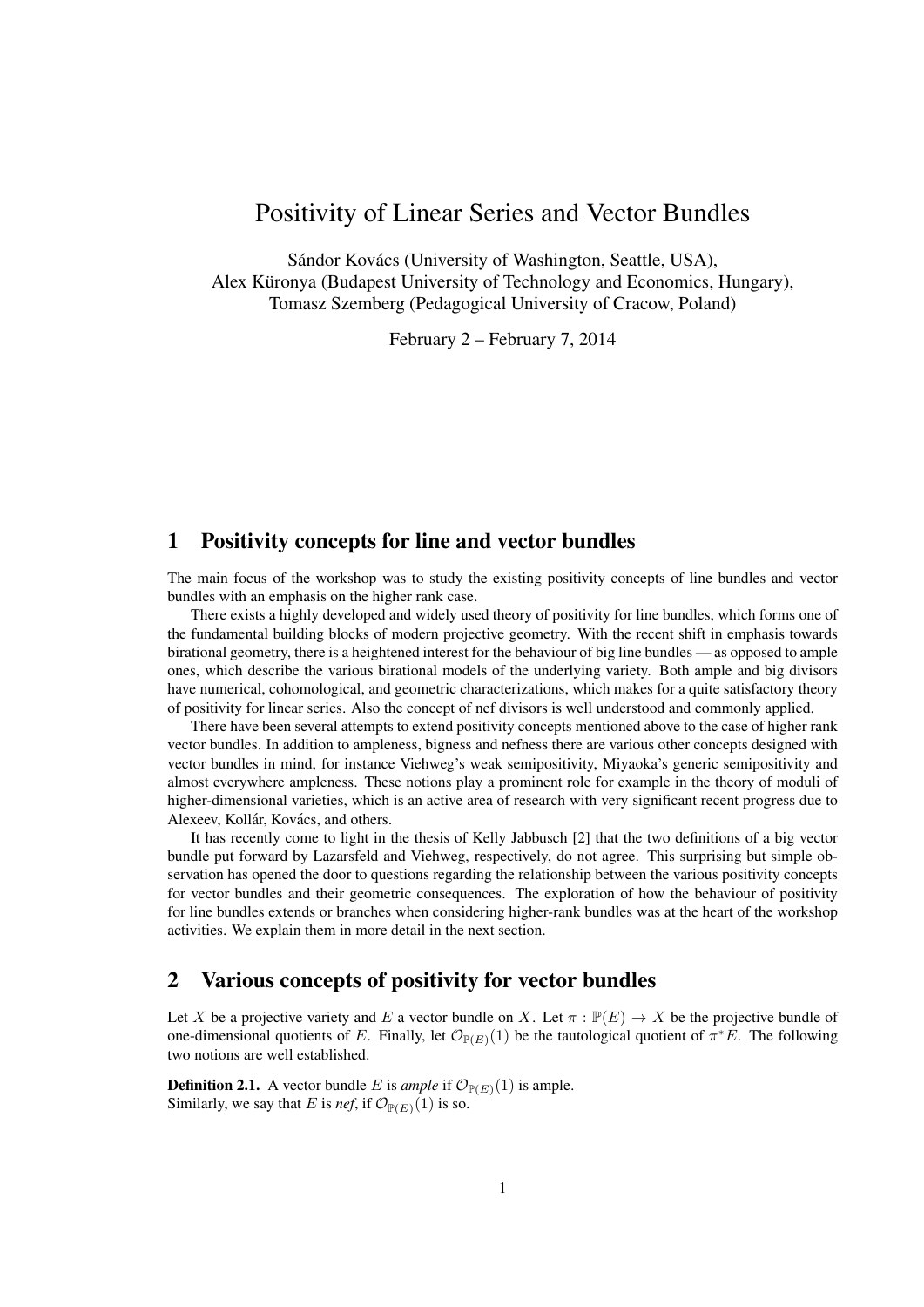The next positivity notion for line bundles, the bigness does not generalize that easily. Finding the "correct" generalization for vector bundles is one of intriguing problems in this area. We recall several attempts, starting with the most obvious one.

**Definition 2.2** (L-big, Lazarsfeld weakly big). A vector bundle E is L-big if  $\mathcal{O}_{\mathbb{P}(E)}(1)$  is big. In other words the function

$$
m \to h^0(X, \text{Sym}^m E)
$$

has the maximal possible rate of growth.

A stronger property is the following.

Definition 2.3 (strongly big). A vector bundle E is *strongly big* if it is L-big and

 $\pi(\text{Bs}(\mathcal{O}_{\mathbb{P}(E)}(1)))$  is a proper subset of X,

where Bs(M) denotes the *base locus* of a line bundle M.

By definition strongly big implies L-big, but the converse implication is false in general. Studying properties of cotangent bundles Miyaoka [6] introduced in passing the following notion.

Definition 2.4 (AEA, almost everywhere ample). A vector bundle E is *almost everywhere ample* (AEA, for short), if there exists an ample line bundle A on X, a Zariski closed subset  $T \subset \mathbb{P}(E)$ , whose projection  $\pi(T)$  is a proper subset of X, and a positive number  $\varepsilon > 0$  such that

$$
\mathcal{O}_{\mathbb{P}(E)}(1) \cdot C \ge \varepsilon \cdot \pi^*(A) \cdot C
$$

for all curves  $C \subset \mathbb{P}(E)$  that are not contained in T.

The next notion is due to Viehweg [8].

Definition 2.5 (V-big, Viehweg weakly positive). A vector bundle E is *V-big* if for all ample line bundles A on  $X$  and all positive integers  $m$  the bundle

$$
\operatorname{Sym}^{mk} E \otimes A^k
$$

is generically spanned for  $k \gg 0$ .

One can characterize V-bigness by means of asymptotic base loci. We recall first the following basic notion.

**Definition 2.6.** The base locus of a vector bundle  $E$  over  $X$  is the set

$$
Bs(E) := \left\{ x \in X \mid H^0(X, E) \to E(x) \text{ is not surjective} \right\}.
$$

There are the following two related notions.

**Definition 2.7.** Let A be an ample line bundle on X and let  $A^{\vee}$  denote its dual. The set

$$
\mathbb{B}_+(E) := \bigcap_{m \ge 1} \operatorname{Bs}(\operatorname{Sym}^m E \otimes A^{\vee})
$$

is the *augmented base locus* of E.

The set

$$
\mathbb{B}_-(E) := \bigcap_{m \ge 1} \text{Bs}(\text{Sym}^m E \otimes A)
$$

is the *diminished base locus* of E.

Then we have the following result.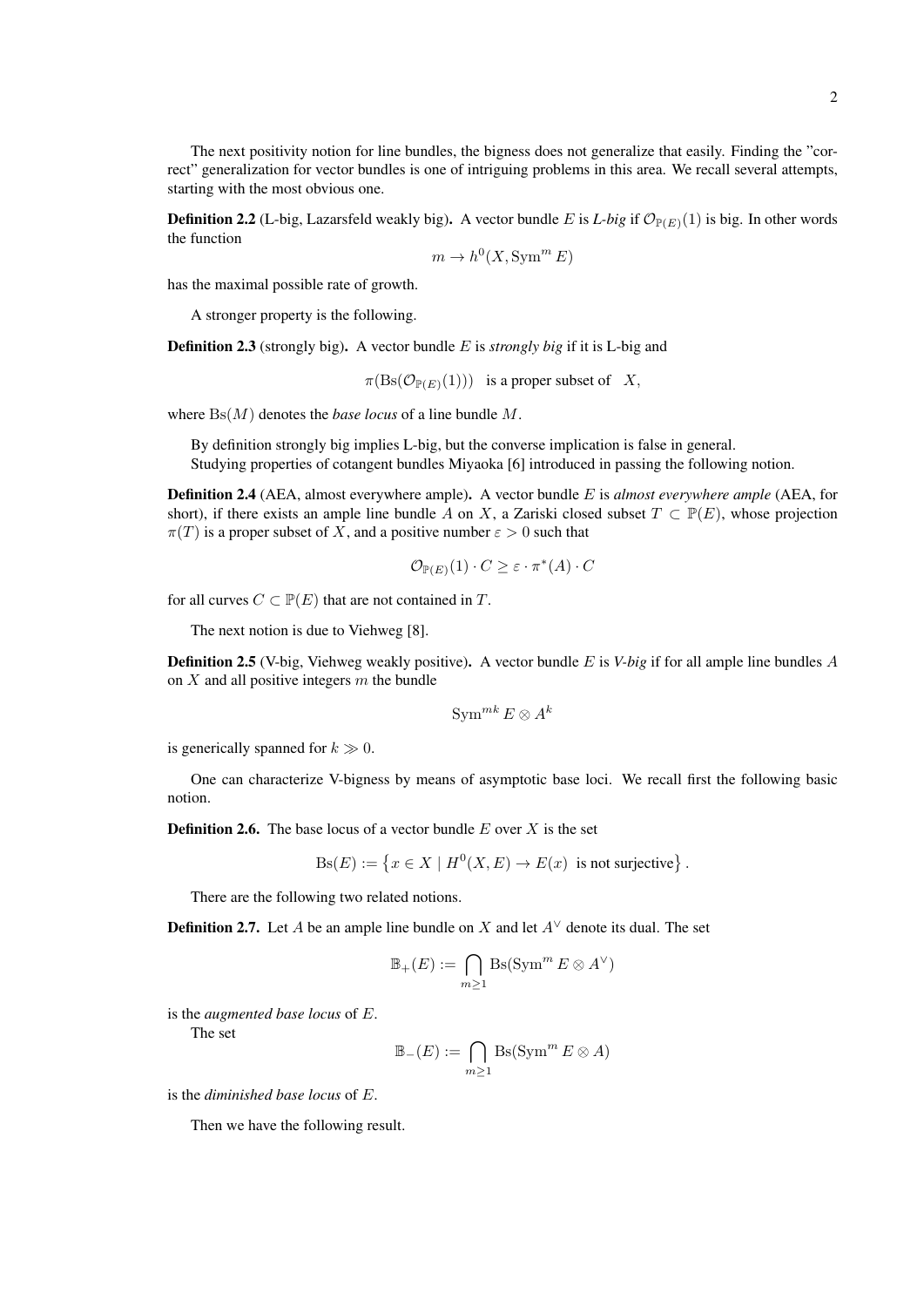Proposition 2.8. *A vector bundle* E *is V-big if and only if* B−(E) *is contained in a proper closed subset* Y ⊂ X*.*

We conclude this section with another definition which in fact motivated the introduction of augmented and diminished base loci for line bundles.

**Definition 2.9.** Let  $E$  be a vector bundle on  $X$ . The set

$$
\mathbb{B}(E) := \bigcap_{m \ge 1} \operatorname{Bs}(\operatorname{Sym}^m E)
$$

is the *stable base locus* of E.

# 3 Relations between positivity concepts for vector bundles

It is clear that one is interested in relations between various notions introduced in the previous section. We point out a couple below.

Problem 3.1. Is AEA vector bundle strongly big and vice versa?

At present we don't know the answer in general. A series of examined examples suggests that the answer in Problem 3.1 might be positive. Discussions during the workshop led to verifying this claim under additional assumption  $E$  being nef.

Proposition 3.2. *Let* E *be a nef vector bundle. Then the following conditions are equivalent:*

*i)* E *is AEA;*

*ii)* E *is strongly big.*

Moreover the strong bigness can be in general characterized by the means of the augmented base locus.

Proposition 3.3. *For a vector bundle* E *the following conditions are equivalent:*

- *i)* E *is strongly big;*
- *ii*)  $\mathbb{B}_{+}(E) \neq X$ .

In the view of this characterization and more generally in order to understand relations between the positivity of a vector bundle E and of a line bundle  $\mathcal{O}_{\mathbb{P}(E)}(1)$ , it is of interest to study relations between their base loci. We have established the following.

Proposition 3.4. *Let* E *be a vector bundle. Then the stable base loci of* E *agrees with the projection of the stable base locus of*  $\mathcal{O}_{\mathbb{P}(E)}(1)$ *, i.e. there is the equality* 

$$
\mathbb{B}(E) = \pi(\mathbb{B}(\mathcal{O}_{\mathbb{P}(E)}(1))).
$$

It is natural to ask further

Problem 3.5. Is there also the equality

$$
\mathbb{B}_+(E)=\pi(\mathbb{B}_+(\mathcal{O}_{\mathbb{P}(E)}(1))).
$$

for augmented base loci?

It is important to know the answer to that problem, in particular since Vojta's preprint [9] defines the augmented base locus of E as the image of the augmented base locus of  $\mathcal{O}_{\mathbb{P}(E)}(1)$ . However Vojta works under the assumption  $E$  being semistable, so his results should be taken with caution in the general framework.

We were able to establish only a weaker but related fact.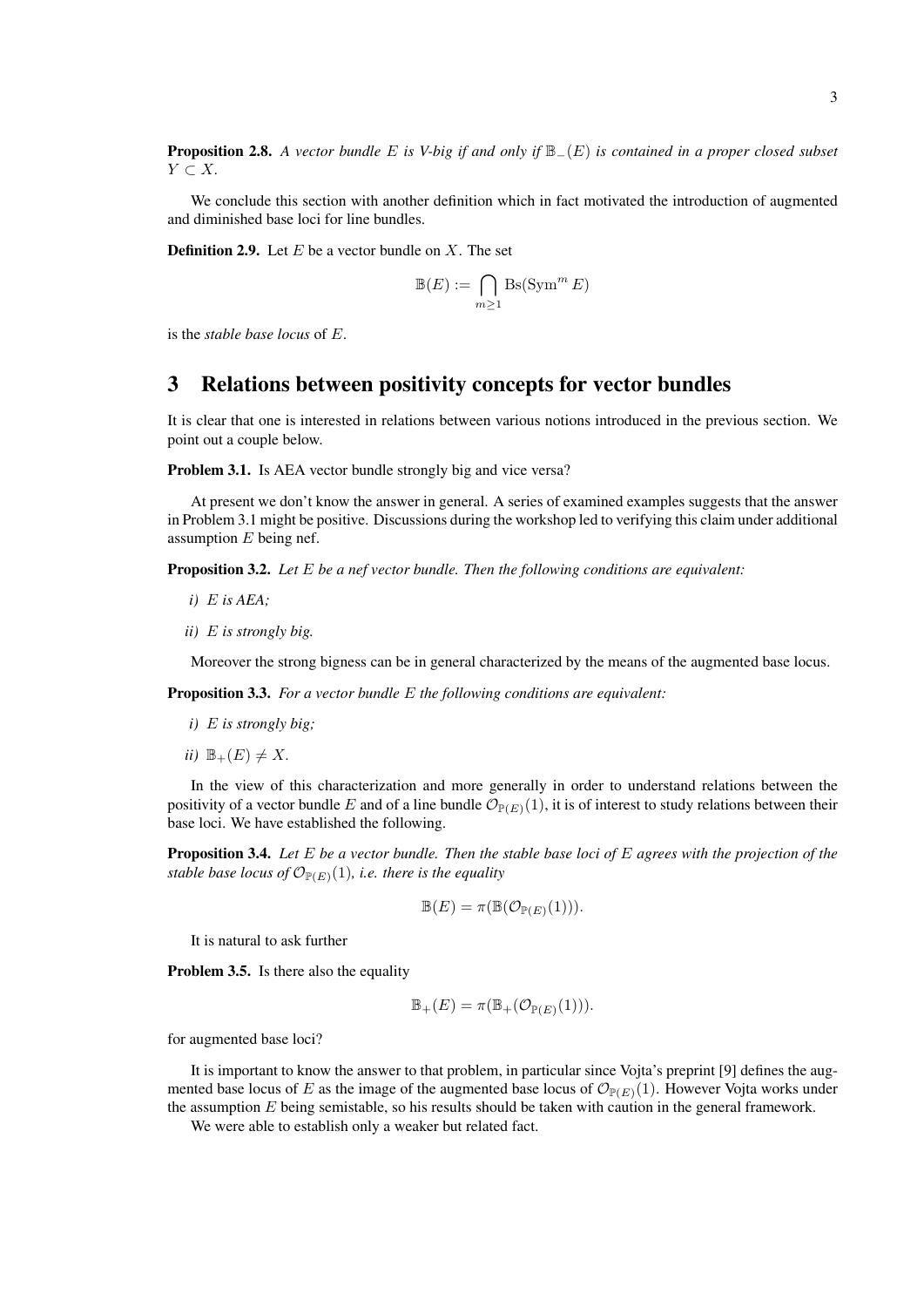#### Proposition 3.6.

$$
\mathbb{B}_+(E) \supset \mathbb{B}_+(\det(E)).
$$

Turning to the diminished base locus, we were able to establish the following property paralleling the well known result for line bundles.

Proposition 3.7. *Let* E *be a vector bundle. The following conditions are equivalent:*

- $i)$  E is nef;
- *ii*)  $\mathbb{B}_-(E) = ∅$ *.*

This implies of course that  $\mathbb{B}_-(E)$  and  $\mathbb{B}_-(\mathcal{O}_{\mathbb{P}(E)}(1))$  are simultaneously empty or non-empty. However, an analogue of Problem 3.5 for diminished base loci remains open.

Problem 3.8. Is there the equality

$$
\mathbb{B}_-(E)=\pi(\mathbb{B}_-(\mathcal{O}_{\mathbb{P}(E)}(1))).
$$

for diminished base loci?

Another problem which attracted our attention is to decide whether allowing  $\varepsilon = 0$  in Definition 2.4 is equivalent to V-bigness.

**Problem 3.9.** Let E be a vector bundle on X. Let  $T \subset \mathbb{P}(E)$  be a proper closed subset, whose projection  $\pi(T)$  is a proper subset of X, and such that

$$
\mathcal{O}_{\mathbb{P}(E)}(1)\cdot C\geq 0
$$

for all curves  $C \subset \mathbb{P}(E)$  that are not contained in T. Does this imply that E is a V-big vector bundle?

It is clear from the discussion above that there are so far more questions than answers and that the positivity of vector bundles will be an area of active research activities in the next future. It is also natural under these circumstances to study the above listed properties on specific families of varieties. Particular attention was devoted to toric vector bundles.

### 4 Toric vector bundles

Let X be a smooth complete toric variety. A *toric vector bundle* is a locally free  $\mathcal{O}_X$ -module E of finite rank equipped with a torus action that is compatible with the torus action on X. In other words there exists a torus action on the corresponding geometric vector bundle  $V(E) := \text{Spec}(\text{Sym } E)$  such that the projection  $\pi : V(E) \to X$  is torus equivariant and the torus acts linearly on the fibers of  $\pi$ .

If  $L$  is a line bundle on a toric variety, then various positivity properties of  $L$  can be read off directly from the convex geometry object, the rational polyhedron  $P_L$  associated to  $L$ .

In the case of a toric vector bundle  $E$ , there is naturally associated set of rational convex polytopes, called the *parliament of polytopes* for E. This is defined as follows. Let M denote the character lattice of the torus in X and  $\Sigma$  be the fan determining X. There is a finite set  $\{v_i\}$  of uniquely determined minimal generators of the rays in  $\Sigma$ . We can view this set as the subset of  $Hom(M, \mathbb{Z})$ . By Klyachko's Classification Theorem [3] there is a finite dimensional vector space  $E_0$  associated to E equipped with decreasing filtrations

$$
\ldots \supset E_0^{v_i}(j) \supset E_0^{v_i}(j+1) \supset \ldots
$$

with  $1 \le i \le n$  and  $j \in \mathbb{Z}$ . Then the polytopes  $P_e$  in the parliament are defined as

$$
P_e := \{ u \in M \otimes_{\mathbb{Z}} \mathbb{R} : \langle u, v_i \rangle \le \max(j \in \mathbb{Z} : e \in E_0^{v_i}(j)) \text{ for all } 1 \le i \le n \}.
$$

The role played by these polytopes in the study of positivity properties of a toric vector bundle  $E$  is expressed in the following result.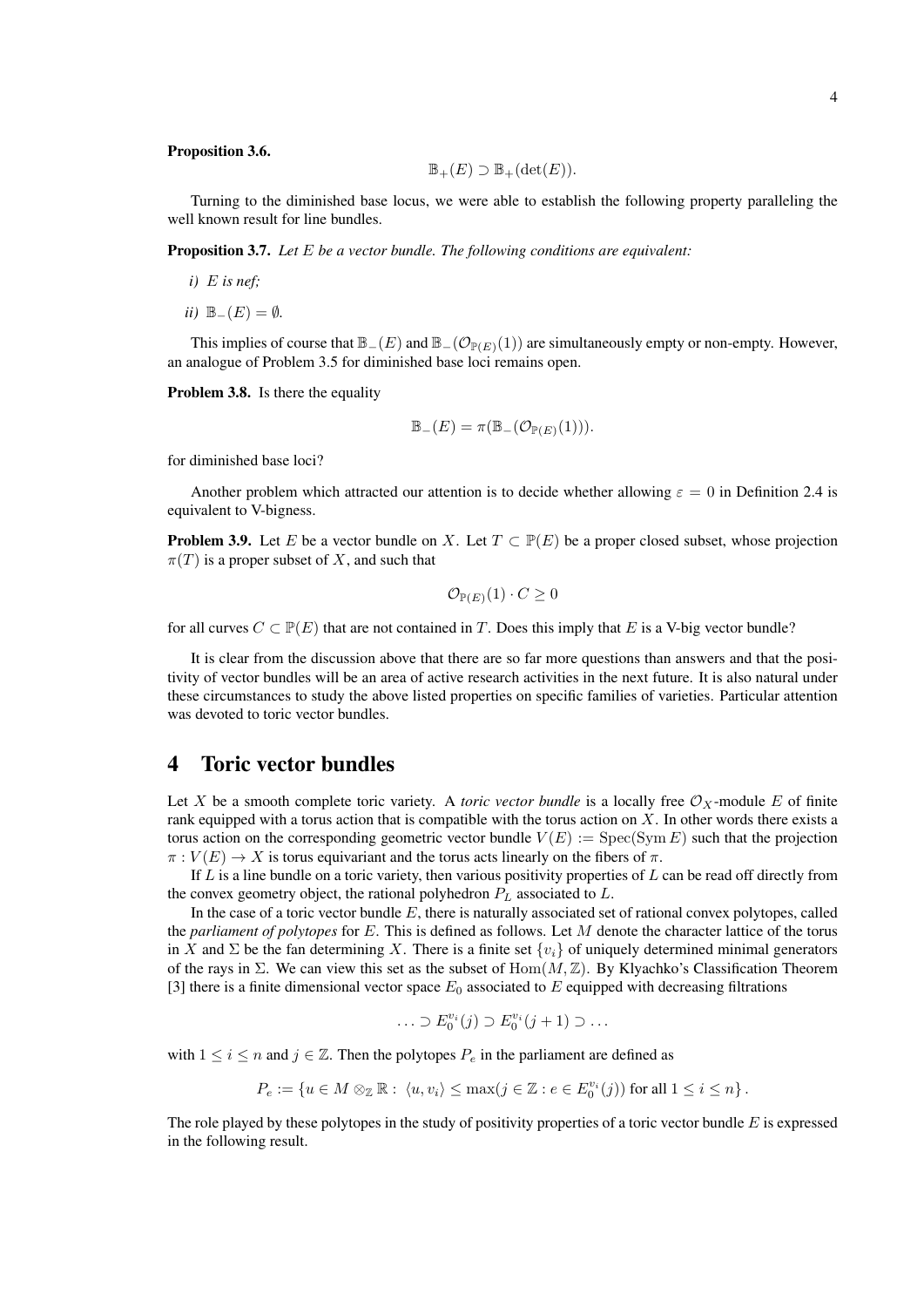Proposition 4.1. *The lattice points in the parliament of polytopes for* E *correspond to a torus equivariant* generating set of  $H^0(X, E)$ .

Of course for a toric line bundle L everything reduces to the aforementioned polytope  $P_L$ .

Proposition 4.1 implies that base loci of toric vector bundles are torus invariant, which is very convenient for their study. As a sampling result relying on that (expected) observation we have the following.

Theorem 4.2. *A toric vector bundle is globally generated if and only if the associated characters correspond to lattice points in the parliament of polytopes and the vectors indexing these polytopes span*  $E_0$ .

A natural challenge coming out of the discussions preceding this section is the following.

Problem 4.3. Characterize on toric varieties various notions of positivity for vector bundles introduced in section 2 in terms of the parliaments of polytopes.

It is also interesting to compare positivity properties of line bundles and toric vector bundles. For example, contrary to the rank 1 case, there exist vector bundles which are ample but not globally generated or having an empty base locus (as defined in 2.6) and failing to be globally generated. There is a number of other properties which require more detailed study. In particular, the following problem, seems to us quite appealing.

**Problem 4.4.** Let  $E$  be a toric vector bundle on a smooth complete toric variety. Is then the section algebra

$$
\bigoplus_{m\geq 0} H^0(X, \mathrm{Sym}^m(E))
$$

finitely generated?

### 5 Newton-Okounkov bodies

Since the pioneering works of Lazarsfeld and Mustata on one hand and Kaveh and Khovanskii on the other, there are convex bodies  $\Delta(D)$ , the Newton-Okounkov bodies, associated to big linear series D on arbitrary normal projective varieties. These bodies are an interesting subject of study quite in their own right. There was a parallel workshop "Convex bodies and representation theory" held at BIRS at the same time. This circumstance has lead to interesting interchanges between both research groups. We shared a couple of lectured. Since the report from the other workshop will surely emphasize on the Newton-Okounkov bodies, we mention here just one path of thoughts particularly interesting from the positivity point of view.

**Definition 5.1.** A finite collection  $\{D_1, \ldots, D_r\}$  of pseudo-effective divisors on a smooth variety X is a *Minkowski basis* if

• For any pseudo-effective divisor D on X there exist non-negative numbers  $a_1, \ldots, a_r$  such that

$$
D = \sum a_i D_i \quad \text{and} \quad \Delta(D) = \sum a_i \Delta(D_i);
$$

• the Newton-Okounkov bodies  $\Delta(D_i)$  are indecomposable in the sense of Minkowski sums.

Minkowski bases were first introduced by Łuszcz-Swidecka in [4] for del Pezzo surfaces. Shortly after ´ Łuszcz-Swidecka and Schmitz [5] realized that using Zariski decompositions the construction carries over ´ to arbitrary surfaces. The key point in this area is the question if Minkowski bases exist on a given variety and if they exist, if there is an explicit way to construct them. An effective algorithm for del Pezzo surfaces was described in [4]. It has been modified and successfully expanded to the case of toric varieties by Pokora, Schmitz and Urbinati [7].

During the workshop two new approaches were discussed. The first one concerns a decomposition of the pseudo-effective cone into *Minkowski chambers*. This decomposition is obtained as follows. If there is a Minkowski basis element  $D_i$  not contained in one of the rays spanning  $\text{Eff}(X)$  then decompose  $\text{Eff}(X)$ into subcones spanned by the sides of  $Eff(X)$  and the ray spanned by  $D_i$ . Repeating this construction one arrives to the point where no Minkowski basis element lies in the interior of resulting subcones. Then, one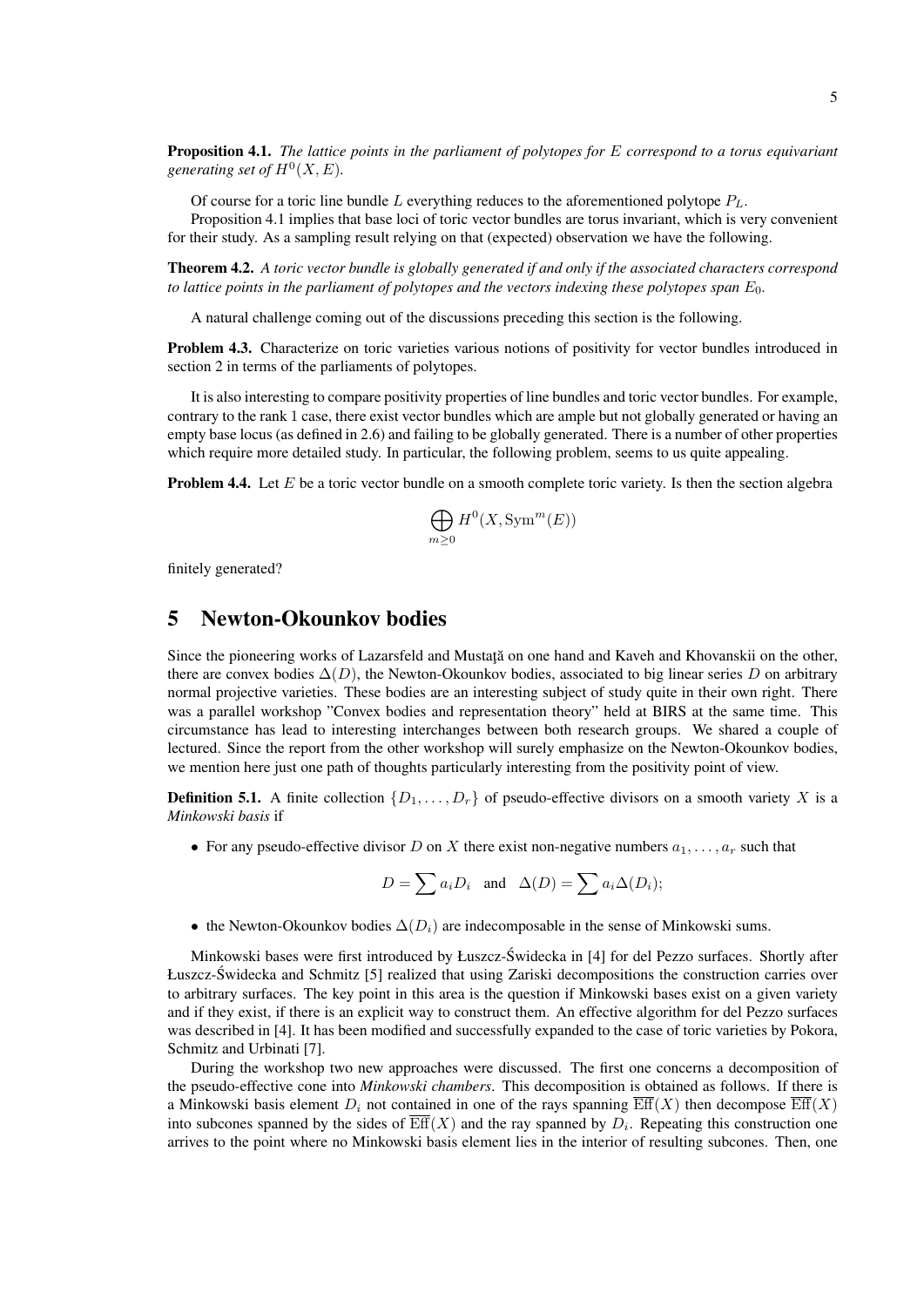can pass to a triangulation of each subcone into simplicial cones without having to add any new rays. The resulting subcones are Minkowski chambers of  $\overline{Eff}(X)$ . It is natural to wonder how the decomposition into Minkowski chambers is related to the decomposition into Zariski chambers introduced in [1].

The second problem concerns the global Okounkov body. These objects are far more mysterious than the bodies associated to a single divisor. A general statement obtained in this direction is the following.

**Theorem 5.2.** Let X be a smooth projective variety such that X admits a Minkowski basis  $D_1, \ldots, D_r$  whose *corresponding Okounkov bodies, with respect to some fixed admissible flag* Y• *are rational polyhedral. Then the global Okounkov body* ∆(X) *is rational polyhedral and it is spanned by the following set of vectors*

 $\int \int \{(x,[D_i]) | x \text{ is a vertex of } \Delta(D_i)\}\,.$ 

This result has a couple of nice consequences. For example

**Corollary 5.3.** Let X be a toric variety. Then the global Okounkov body  $\Delta(X)$  computed with respect to a *torus invariant flag is rational polyhedral.*

It is worth to mention that all results listed above have been included in works which originated form the discussions during the workshop or at least were influenced by the workshop. The list of such papers is attached at the end of this report.

# References

- [1] Bauer, Th., Kuronya, A., Szemberg, T.: Zariski chambers, volumes, and stable base loci, J. Reine Angew. ¨ Math. 576 (2004) 209-233
- [2] Jabbusch, K.: Notions of positivity for vector bundles. Ph. D. thesis.
- [3] Klyachko, A. A.: Equivariant bundles over toric varieties, Izv. Akad. Nauk SSSR Ser. Mat. 53 (1989), no. 5, 1001–1039, 1135 (Russian); English transl., Math. USSR-Izv. 35 (1990), no. 2, 337–375.
- [4] Łuszcz Swidecka, P.: On Minkowski decomposition of Okounkov bodies on a Del Pezzo surface, ´ Annales Universitatis Paedagogicae Cracoviensis, Studia Mathematica 10 (2011), 105–115
- [5] Łuszcz Swidecka, P., Schmitz, D.: Minkowski decomposition of Okounkov bodies on surfaces, Journal ´ of Algebra 414 (2014), 159–174
- [6] Miyaoka, Y.: Algebraic surfaces with positive indices. Proc. Symp. Katata/Jap. 1982, Prog. Math. 39 (1983), 281–301.
- [7] Pokora, P., Schmitz, D., Urbinati, S.: Minkowski decomposition and generators of the moving cone for toric varieties, preprint arXiv:1310.8505
- [8] Viehweg, E.: *Quasi-projective moduli for polarized manifolds*, Springer 1995
- [9] Vojta, P.: Big semistable vector bundles. Preprint, Berkeley 2004

# 6 Presentation Highlights

During the workshop we heard altogether 24 talks. 5 of them were held jointly with the parallel program on "Convex bodies and representation theory", partly by the participants from the other workshop.

Some presentations given in the workshop were coupled talks, so that the lectures had the possibility to go into details. This was important for further discussions.

Here we present the list of talks roughly divided in subjects they revolved around. The contest of the talks is described in the preceding sections.